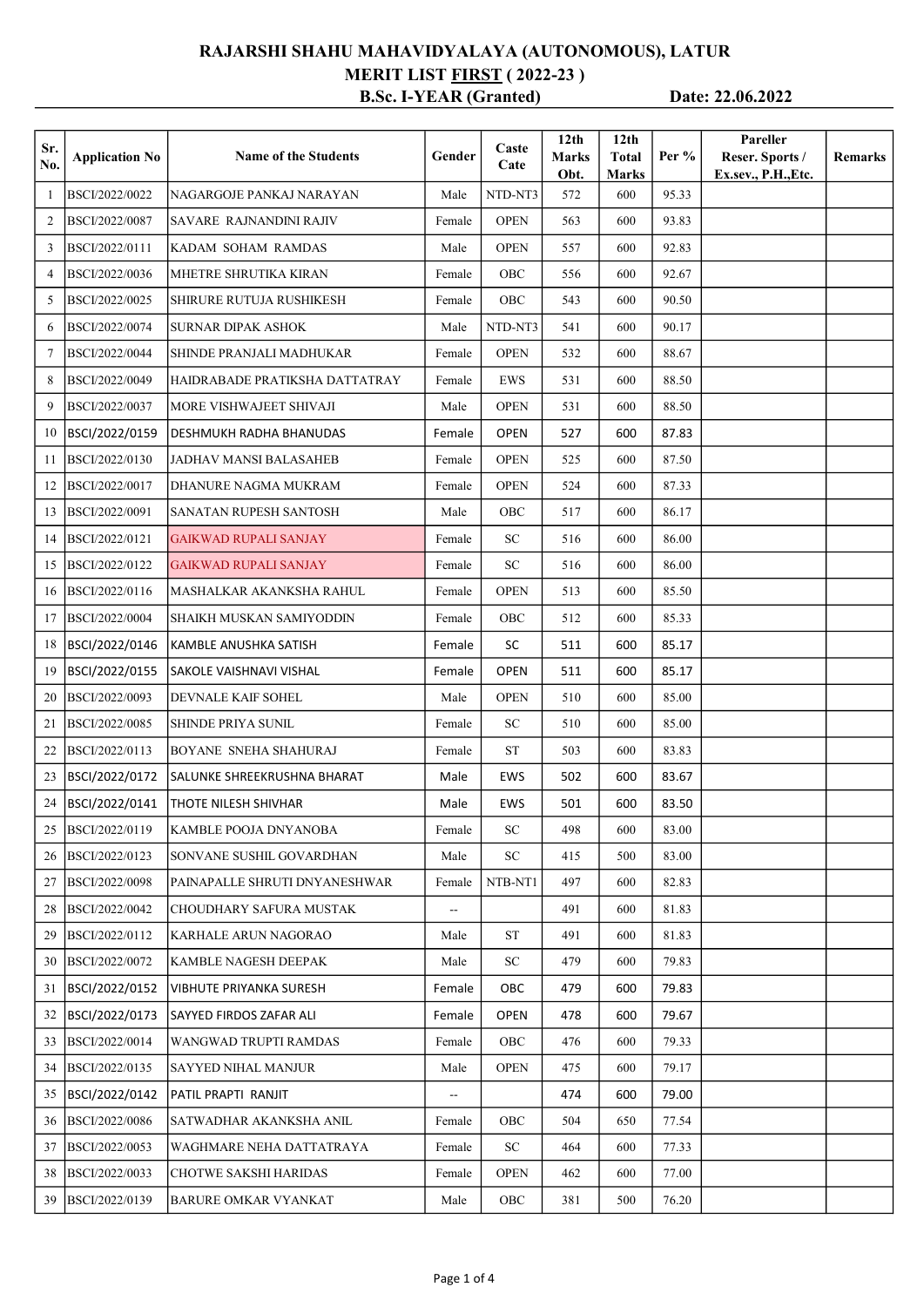| Sr. |                       | <b>Name of the Students</b>    | Gender | Caste        | 12 <sub>th</sub>     | 12 <sub>th</sub><br><b>Total</b> | Per $%$ | Pareller<br>Reser. Sports / | Remarks |
|-----|-----------------------|--------------------------------|--------|--------------|----------------------|----------------------------------|---------|-----------------------------|---------|
| No. | <b>Application No</b> |                                |        | Cate         | <b>Marks</b><br>Obt. | Marks                            |         | Ex.sev., P.H., Etc.         |         |
| 40  | BSCI/2022/0060        | RATHOD MADHUKAR MURLI          | Male   | NTA-VJ       | 457                  | 600                              | 76.17   |                             |         |
| 41  | BSCI/2022/0089        | AKANGIRE APURVA SANJAY         | Female | OBC          | 456                  | 600                              | 76.00   |                             |         |
| 42  | BSCI/2022/0021        | <b>BIRADAR OMKAR APPASAHEB</b> | Male   | <b>OPEN</b>  | 454                  | 600                              | 75.67   |                             |         |
| 43  | BSCI/2022/0138        | APTE MANJUSHRI MADHUKAR        | Female | NTD-NT3      | 453                  | 600                              | 75.50   |                             |         |
| 44  | BSCI/2022/0156        | <b>SAKOLE VAISHALI SUNIL</b>   | Female | <b>OPEN</b>  | 453                  | 600                              | 75.50   |                             |         |
| 45  | BSCI/2022/0128        | TAMBOLI SUMAYYA RAJODDIN       | Female | <b>OPEN</b>  | 452                  | 600                              | 75.33   |                             |         |
| 46  | BSCI/2022/0035        | TAK KUSUM DEEPAK               | Female | OBC          | 450                  | 600                              | 75.00   |                             |         |
| 47  | BSCI/2022/0083        | JADHAV OMKAR PRAKASH           | Male   | <b>OPEN</b>  | 449                  | 600                              | 74.83   |                             |         |
| 48  | BSCI/2022/0124        | PARVE RUTUJA MILIND            | --     |              | 449                  | 600                              | 74.83   |                             |         |
| 49  | BSCI/2022/0118        | KORE OMKAR BALAJI              | Male   | OBC          | 442                  | 600                              | 73.67   |                             |         |
| 50  | BSCI/2022/0020        | SARGE BHAGYASHRI LAXMAN        | Female | <b>SBC</b>   | 442                  | 600                              | 73.67   |                             |         |
| 51  | BSCI/2022/0023        | PANCHAL KIRAN SHIVAJI          | Female | OBC          | 441                  | 600                              | 73.50   |                             |         |
| 52  | BSCI/2022/0136        | BAN RENUKA PADMAKAR            | Female | NTB-NT1      | 440                  | 600                              | 73.33   |                             |         |
| 53  | BSCI/2022/0008        | RENKE BHAGYASHRI SHRIRAM       | Female | NTB-NT1      | 439                  | 600                              | 73.17   |                             |         |
| 54  | BSCI/2022/0009        | SALUNKE PRATIKSHA TUKARAM      | Female | <b>OPEN</b>  | 439                  | 600                              | 73.17   |                             |         |
| 55  | BSCI/2022/0131        | <b>BADGIRE HINDAVI MAHADEV</b> | Female | OBC          | 438                  | 600                              | 73.00   |                             |         |
| 56  | BSCI/2022/0103        | PATIL JAGRATI RAMESH           | Female | <b>OPEN</b>  | 437                  | 600                              | 72.83   |                             |         |
| 57  | BSCI/2022/0079        | KUMBHAR GANESH KASHINATH       | Male   | OBC          | 466                  | 650                              | 71.69   |                             |         |
| 58  | BSCI/2022/0031        | KURLE NANA MALLAPPA            | Male   | <b>OPEN</b>  | 430                  | 600                              | 71.67   |                             |         |
| 59  | BSCI/2022/0101        | PATIL VISHWAJEET BHASKAR       | Male   | <b>OPEN</b>  | 427                  | 600                              | 71.17   |                             |         |
| 60  | BSCI/2022/0068        | <b>SURVASE MAHESH NAGESH</b>   | Male   | EWS          | 426                  | 600                              | 71.00   |                             |         |
| 61  | BSCI/2022/0099        | JADHAV SIDDHESHVAR SONERAO     | Male   | EWS          | 425                  | 600                              | 70.83   |                             |         |
| 62  | BSCI/2022/0108        | JADHAV SIDDHESHWAR SONERAO     | Male   | EWS          | 425                  | 600                              | 70.83   |                             |         |
| 63  | BSCI/2022/0090        | PATIL VAISHNAVI ARVIND         | Female | EWS          | 424                  | 600                              | 70.67   |                             |         |
| 64  | BSCI/2022/0110        | PITLE HARSH MADHUKAR           | Male   | ${\rm OPEN}$ | 423                  | 600                              | 70.50   |                             |         |
| 65  | BSCI/2022/0129        | DEVARSHE SAKSHI PRAMOD         | Female | NTC-NT2      | 422                  | 600                              | 70.33   |                             |         |
| 66  | BSCI/2022/0165        | LANDAGE PRATIKSHA ANGAD        | Female | NTC-NT2      | 422                  | 600                              | 70.33   |                             |         |
| 67  | BSCI/2022/0077        | CHIKHALIKAR KSHITIJA RAJKUMAR  | Female | <b>OPEN</b>  | 419                  | 600                              | 69.83   |                             |         |
| 68  | BSCI/2022/0027        | RONGEPATIL ABHAY ANANTRAO      | Male   | <b>OPEN</b>  | 416                  | 600                              | 69.33   |                             |         |
| 69  | BSCI/2022/0109        | YELKAR AVINASH NAMDEV          | Male   |              | 415                  | 600                              | 69.17   |                             |         |
| 70  | BSCI/2022/0067        | JAGTAP SAKSHI BABASAHEB        | Female | <b>OPEN</b>  | 412                  | 600                              | 68.67   |                             |         |
| 71  | BSCI/2022/0064        | PICHARE ASHUTOSH ATMARAM       | Male   | OBC          | 412                  | 600                              | 68.67   |                             |         |
| 72  | BSCI/2022/0144        | POTDAR SALONI BALBHIM          | Female | OBC          | 410                  | 600                              | 68.33   |                             |         |
| 73  | BSCI/2022/0115        | GITTE PANKAJ DEVNATH           | Male   | NTD-NT3      | 443                  | 650                              | 68.15   |                             |         |
| 74  | BSCI/2022/0055        | CHEBALE ANUJA LAXMAN           | Female | OBC          | 407                  | 600                              | 67.83   |                             |         |
| 75  | BSCI/2022/0030        | DESHMUKH SUHANI VAIJINATH      | Female | <b>OPEN</b>  | 407                  | 600                              | 67.83   |                             |         |
| 76  | BSCI/2022/0032        | DESHMUKH SUHANI VAIJINATH      | Female | <b>OPEN</b>  | 407                  | 600                              | 67.83   |                             |         |
| 77  | BSCI/2022/0073        | LAMTURE SARASWATI VIKRAM       | Female | SC           | 406                  | 600                              | 67.67   |                             |         |
| 78  | BSCI/2022/0057        | MARE SAKSHI LAXMAN             | Female | OBC          | 406                  | 600                              | 67.67   |                             |         |
| 79  | BSCI/2022/0120        | KORE SONALI DEVIDAS            | Female | NTC-NT2      | 439                  | 650                              | 67.54   |                             |         |
| 80  | BSCI/2022/0040        | ALTE NISHIGANDHA VILAS         | Female | ${\rm SC}$   | 405                  | 600                              | 67.50   |                             |         |
| 81  | BSCI/2022/0054        | PATIL VAISHNAVI VASANT         | Female | NTD-NT3      | 404                  | 600                              | 67.33   |                             |         |
| 82  | BSCI/2022/0066        | JADHAV SHUBHAM KRUSHNATH       | Male   | <b>OPEN</b>  | 403                  | 600                              | 67.17   |                             |         |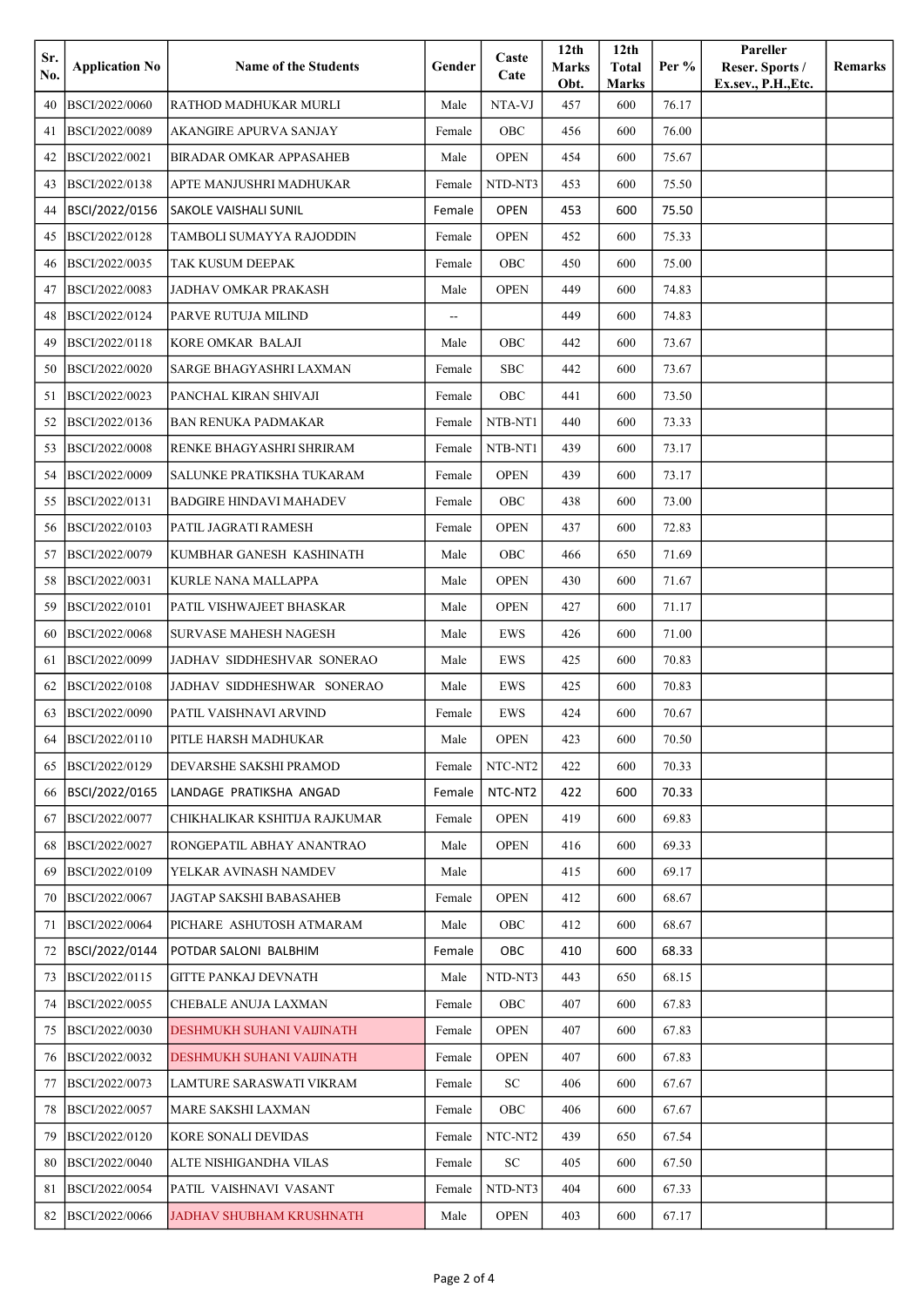| Sr.<br>No. | <b>Application No</b> | <b>Name of the Students</b>      | Gender | Caste<br>Cate | 12 <sub>th</sub><br>Marks<br>Obt. | 12 <sub>th</sub><br><b>Total</b><br>Marks | Per $%$ | Pareller<br>Reser. Sports /<br>Ex.sev., P.H., Etc. | Remarks |
|------------|-----------------------|----------------------------------|--------|---------------|-----------------------------------|-------------------------------------------|---------|----------------------------------------------------|---------|
| 83         | BSCI/2022/0096        | JADHAV SHUBHAM KRUSHNATH         | Male   | <b>OPEN</b>   | 403                               | 600                                       | 67.17   |                                                    |         |
| 84         | BSCI/2022/0107        | LAHANE KOUMUDINEE SUDARSHAN      | Female | NTD-NT3       | 402                               | 600                                       | 67.00   |                                                    |         |
| 85         | BSCI/2022/0080        | <b>GAIKWAD TEJAS GOVIND</b>      | Male   | <b>OPEN</b>   | 401                               | 600                                       | 66.83   |                                                    |         |
| 86         | BSCI/2022/0148        | BHIMALE JAYSHRI KISHAN           | Female | <b>OPEN</b>   | 401                               | 600                                       | 66.83   |                                                    |         |
| 87         | BSCI/2022/0012        | PAWAR NIKITA BHUJANG             | Female | EWS           | 434                               | 650                                       | 66.77   |                                                    |         |
| 88         | BSCI/2022/0039        | KAMBLE NISHA SANJAY              | Female | SC            | 400                               | 600                                       | 66.67   |                                                    |         |
| 89         | BSCI/2022/0081        | MOTIPAWALE BHAGYASHRI VIJAYKUAMR | Female | <b>OPEN</b>   | 400                               | 600                                       | 66.67   |                                                    |         |
| 90         | BSCI/2022/0011        | SHAIKH FIRDOS ALLABAKSHA         | Male   | <b>OPEN</b>   | 433                               | 650                                       | 66.62   |                                                    |         |
| 91         | BSCI/2022/0028        | <b>BONTE POOJA BALAJI</b>        | Female | <b>OPEN</b>   | 399                               | 600                                       | 66.50   |                                                    |         |
| 92         | BSCI/2022/0097        | <b>BIDWE APARNA SANGAPPA</b>     | Female | <b>OPEN</b>   | 396                               | 600                                       | 66.00   |                                                    |         |
| 93         | BSCI/2022/0140        | <b>GORE ABHAY SATISH</b>         | Male   | OBC           | 395                               | 600                                       | 65.83   |                                                    |         |
| 94         | BSCI/2022/0163        | <b>GIRI ROHAN RAJESH</b>         | Male   | NTB-NT1       | 391                               | 600                                       | 65.17   |                                                    |         |
| 95         | BSCI/2022/0051        | SHAIKH SADIYA YUSUFMIYA          | Female | <b>OPEN</b>   | 388                               | 600                                       | 64.67   |                                                    |         |
| 96         | BSCI/2022/0056        | KSHIRSAGAR VAISHNAVI SHAHURAJ    | Female | OBC           | 385                               | 600                                       | 64.17   |                                                    |         |
| 97         | BSCI/2022/0075        | KAMBLE NANDINI BANKAT            | Female | SC            | 383                               | 600                                       | 63.83   |                                                    |         |
| 98         | BSCI/2022/0065        | SHINDE PADMARAJ PRALHAD          | Male   | <b>SC</b>     | 377                               | 600                                       | 62.83   |                                                    |         |
| 99         | BSCI/2022/0106        | SHAIKH SUMAIYA RAHIM             | Female | <b>OPEN</b>   | 373                               | 600                                       | 62.17   |                                                    |         |
| 100        | BSCI/2022/0041        | PATIL SADIYA ALTAFALI            | Female | EWS           | 372                               | 600                                       | 62.00   |                                                    |         |
| 101        | BSCI/2022/0147        | MAKUDE KARTIKAY RAJESH           | Male   | <b>OPEN</b>   | 371                               | 600                                       | 61.83   |                                                    |         |
| 102        | BSCI/2022/0169        | MOHALE SHIVAJI SHIVAJI           | Male   | <b>SBC</b>    | 371                               | 600                                       | 61.83   |                                                    |         |
| 103        | BSCI/2022/0047        | HALLALE ADITYA RAJKUMAR          | Male   | <b>OPEN</b>   | 370                               | 600                                       | 61.67   |                                                    |         |
| 104        | BSCI/2022/0100        | WAGHE SANKET SURESH              | Male   | <b>SC</b>     | 369                               | 600                                       | 61.50   |                                                    |         |
| 105        | BSCI/2022/0102        | PATEL ARASIYA ESAK               | Female | <b>OPEN</b>   | 360                               | 600                                       | 60.00   |                                                    |         |
| 106        | BSCI/2022/0029        | SHAIKH MASTAN KARIM              | Male   | <b>OPEN</b>   | 360                               | 600                                       | 60.00   |                                                    |         |
|            | 107 BSCI/2022/0046    | SHINDE MAHIMA SOMDEV             | Female | OBC           | 360                               | 600                                       | 60.00   |                                                    |         |
|            | 108 BSCI/2022/0010    | VIBHUTE SHIVRAJ SANJIV           | Male   | ST            | 360                               | 600                                       | 60.00   |                                                    |         |
| 109        | BSCI/2022/0088        | SHAIKH SANIYA SULTAN             | Female | <b>OPEN</b>   | 387                               | 650                                       | 59.54   |                                                    |         |
| 110        | BSCI/2022/0034        | ANDHARE VAISHNAVI UMESH          | Female | NTB-NT1       | 352                               | 600                                       | 58.67   |                                                    |         |
| 111        | BSCI/2022/0070        | JAGTAP OMKAR BALAJI              | Male   | EWS           | 351                               | 600                                       | 58.50   |                                                    |         |
|            | 112   BSCI/2022/0164  | SONKAMBLE MEGHA UTTAM            | Female | SC            | 348                               | 600                                       | 58.00   |                                                    |         |
| 113        | BSCI/2022/0050        | SHAIKH ANAMSALEHA SAJJAD         | Female | <b>OPEN</b>   | 347                               | 600                                       | 57.83   |                                                    |         |
|            | 114 BSCI/2022/0125    | KAMBLE MADHURA RAJKUMAR          | Female | ${\rm SC}$    | 343                               | 600                                       | 57.17   |                                                    |         |
|            | 115 BSCI/2022/0003    | MUNGLE KASHIF ABDUL GAFFAR       | Male   | <b>OPEN</b>   | 341                               | 600                                       | 56.83   |                                                    |         |
|            | 116 BSCI/2022/0018    | HASNABADE SARSWATI UMAKANT       | Female |               | 340                               | 600                                       | 56.67   |                                                    |         |
| 117        | BSCI/2022/0084        | MORE SUDARSHAN BALAJI            | Male   | EWS           | 337                               | 600                                       | 56.17   |                                                    |         |
|            | 118 BSCI/2022/0104    | GITTE VAISHNAVI RAMKISHAN        | Female | NTD-NT3       | 360                               | 650                                       | 55.38   |                                                    |         |
| 119        | BSCI/2022/0015        | KAMBLE SIDDHANT SHARAD           | Male   | SC            | 329                               | 600                                       | 54.83   |                                                    |         |
| 120        | BSCI/2022/0076        | BHAWARE PRAMOD PRAKASH           | Male   | SC            | 352                               | 650                                       | 54.15   |                                                    |         |
| 121        | BSCI/2022/0059        | SHAIKH NOMAN SATTAR              | Male   | <b>OPEN</b>   | 320                               | 600                                       | 53.33   |                                                    |         |
| 122        | BSCI/2022/0024        | CHAVAN KASHINATH YALLAPPA        | Male   | NTD-NT3       | 316                               | 600                                       | 52.67   |                                                    |         |
| 123        | BSCI/2022/0013        | JOGDAND AAKASH GOVIND            | Male   | ${\rm SC}$    | 316                               | 600                                       | 52.67   |                                                    |         |
|            | 124 BSCI/2022/0045    | RAIWADIKAR KABIR RAMKUMAR        | Male   | SC            | 311                               | 600                                       | 51.83   |                                                    |         |
|            | 125 BSCI/2022/0026    | PETHE PIYUSH SANTOSH             | Male   | OBC           | 308                               | 600                                       | 51.33   |                                                    |         |